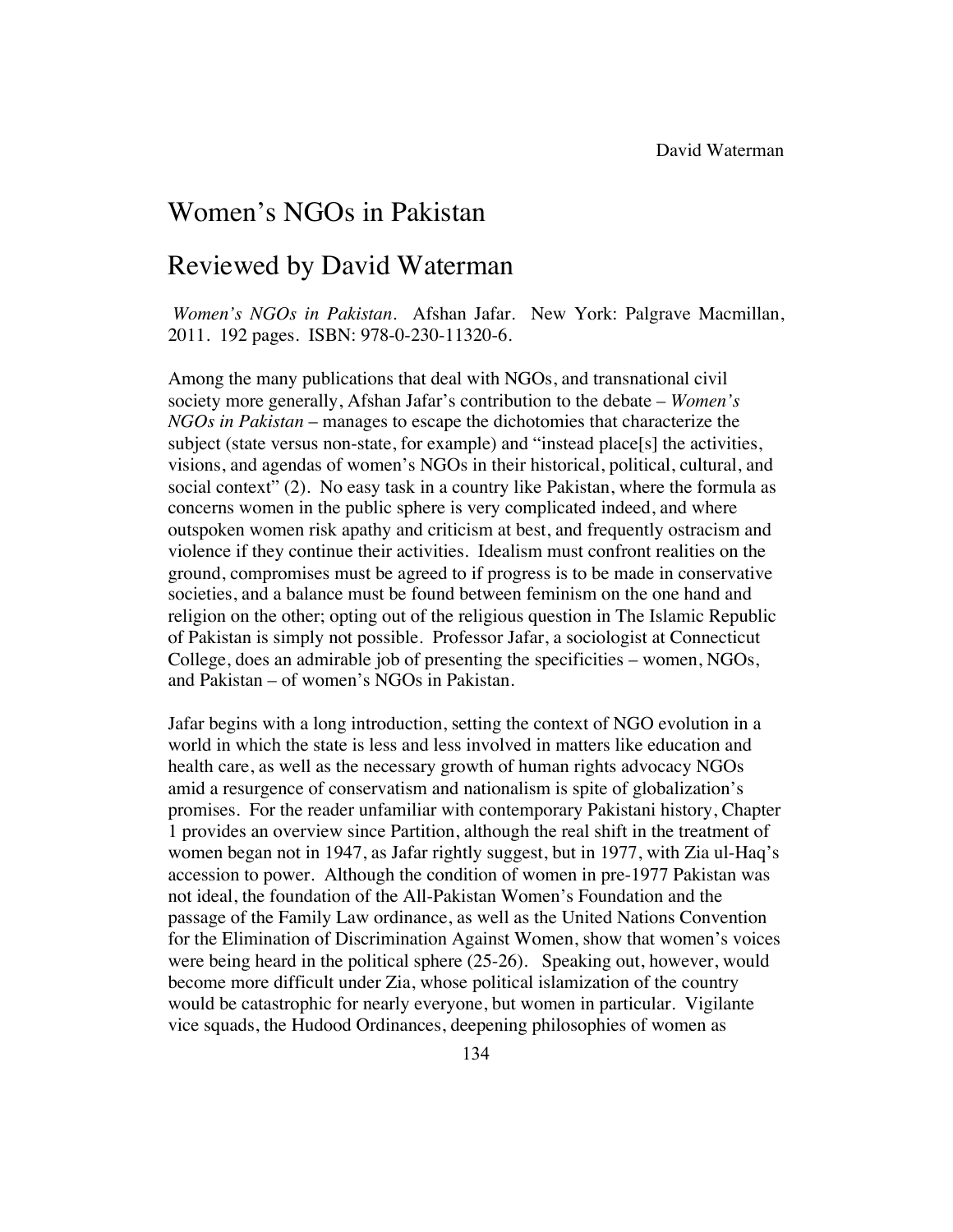property and the guardians of male honor, all would target women in the name of Islam. Jafar notes that, paradoxically, women's activism peaked during the Zia regime, notably under the banner of the Women's Action Forum (39). Prime ministers after Zia, even Benazir Bhutto, have done little or nothing to improve women's lot, and Nawaz Sharif is singled out for his anti-NGO stance (43). Since September 11, 2001 and the war on terror, many fundamentalist groups have been increasing their memberships with anti-American rhetoric, and NGOs often suffer in the crossfire, being seen as representing American interests (46).

Chapter 2 then places feminism in the context of fundamentalism, and the various strategies that must be adopted in response, keeping in mind that women and girls who seek education and an active role in society are most often the target of the extremists' wrath. Jafar lists six of the possible responses of women's NGOs to fundamentalism: reinterpreting the Quran; networking and establishing ties with the religious community; using religion strategically; becoming isolated and selfcensoring; joining fundamentalist organizations; using and advancing secular thought and arguments (58). The following chapter then outlines some of the campaigns aimed at increasing women's political participation, beginning with the Aurat Foundation, which operates at all three levels: grassroots, community and policy making. At the grassroots level, the AF's mission is to "develop women's control over knowledge, including knowledge about resources and institutions and focuses primarily on the information needs of the women of the low income households" (76). AF also supports citizen's action committees and legislative watchdog groups, but must adapt to local traditions; for example, in some areas publications cannot be mailed directly to a woman, as it is considered improper to put a woman's name on an envelope (77; 81). Another way that women's NGOs have to "package" their message and become trustworthy among the locals is by not addressing women's issues all by themselves, but instead link women's issues with education, income generation and health care (91).

Sexual harassment is the subject of the next-to-last chapter, using the rights-based approach of Action Aid as an example, an NGO that operates in social, legal, economic and political rights as well as community development (99). Jafar reports that Action Aid, because it addresses the sensitive issue of sexual harassment in the workplace, is the most radical of the NGOs she encountered in Pakistan; she also remarks that there is no exact word or phrase in Urdu for sexual harassment, thus highlighting the fact that such harassment is not seen as extraordinary (100-101). Ultimately AA's hard work paid off in a policy document entitled "Code of Conduct for Gender Justice in the Workplace,"